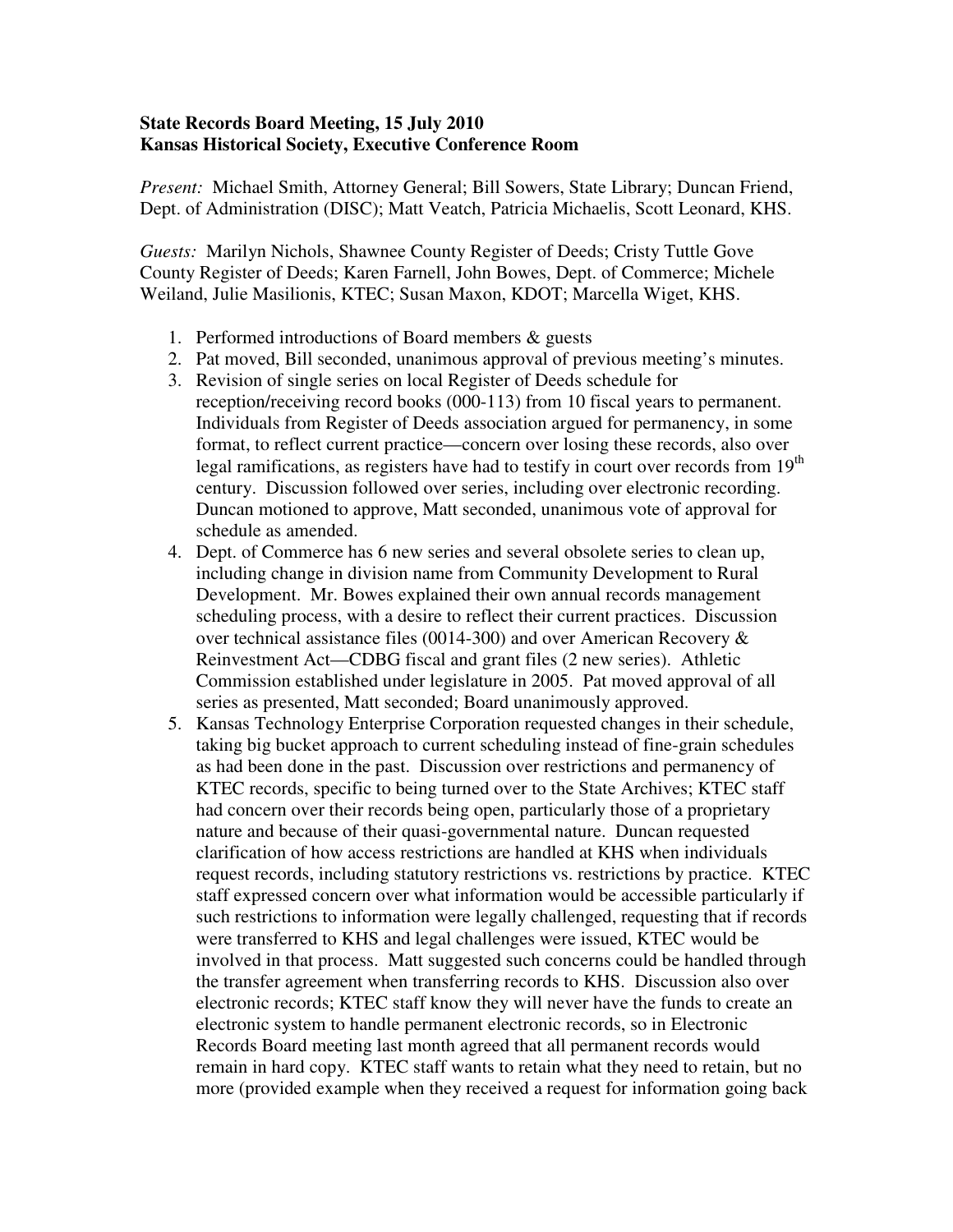20 years and they had everything—cumbersome and not cost-effective for their agency). Discussion followed over Legislative Requests series, Pat requesting clarification over the language in this series specifying that this particular series regards routine requests for information. Mike again emphasized all restrictions are statutory; Pat also requested that restrictions in these series be clarified and corrected. Pat requested that Michele & Julia be commended for their work with creating these new schedules; Mike suggested that they attend the next KORA training. Pat moved approval of series with suggested corrections to restrictions and to language in Legislative Requests, Bill seconded, Board unanimously approved.

- 6. Changed agenda slightly, moving up discussion of the personnel schedule on the state general schedule in order to include KTEC staff. Julia suggested language change to clarify paid vs. non-paid interns. Scott asked whether other state agencies should be consulted regarding this schedule, specifically DPS; discussion was tabled in favor of this, and Scott stated that the schedule was being created for the benefit of the interns themselves.
- 7. Kathy Sachs from the Secretary of State's office arrived to discuss schedule change for Cemetery Annual Reports (0001-622 and 0002-622), funds of which are audited by SoS. Concern over these funds is ongoing throughout the US trust funds being wrongly used and for abandoned cemeteries that are difficult to maintain. Language and disposition changes to reflect current SoS practice. Pat clarified language in series description. Records have already been destroyed, which is why Scott asked Kathy to come today; he had concerns over providing SoS some kind of provisional approval because of this accidental destruction. Kathy stated that these records should be fully restricted, but this is not stated in the schedule. Duncan requested clarification on how these types of restrictions can and should be handled; Pat said that the State Archives keeps some records that are not open to the public but have enduring legal value. Mike told Kathy that the destruction of these records should be reported to the Attorney General and said that while the Board has no legal say over how the situation is handled, their input will be taken into consideration. Pat stated that when discussing the situation with the Attorney General, the SoS's records officer should state that their office is in discussion with the State Records Board regarding reappraising this schedule. Kathy found restriction for this series: KSA 17-1312(e). Matt suggested that the records officer position be elevated; Kathy agreed and that regular meetings or trainings should be held. Pat filled Mike in on a policy framework discussion from the KEEP meetings that generally there is support amongst state agencies for elevating records officers positions because these officers do not feel they have the authority to handle and control how government records are administered. Matt mentioned that the KAR regarding records officers has not been updated in many years and suggested that, as part of KEEP development, this regulation should be revisited. Because of finding the restriction, decided to vote on the series as amended: Matt moved, Bill seconded, all voted unanimously in favor.
- 8. Scott presented change to KHRC Weatherization Program Files (0018-175) series' description. Mike asked if description could be even further clarified;